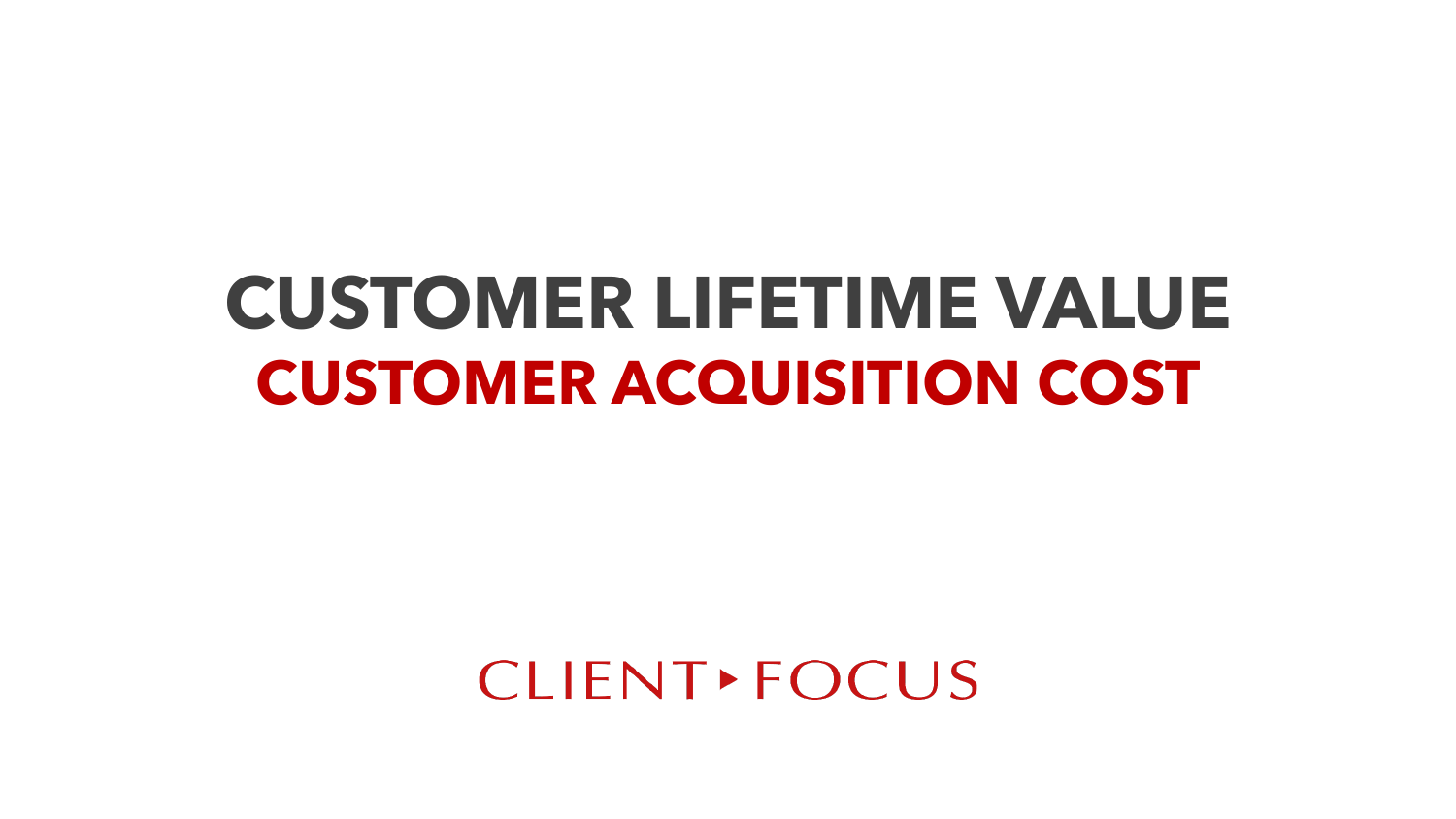If you want to maximize your profitability over time, understanding which sales and marketing activities provide the most **profit dollars** is key.

The first step is to know the Customer Acquisition Cost ("CAC") for each activity. Without knowing how much it costs to acquire a new customer, it's impossible to prioritize investments in growth.

Let's take a simplified look at how to calculate CAC using internet leads as an example.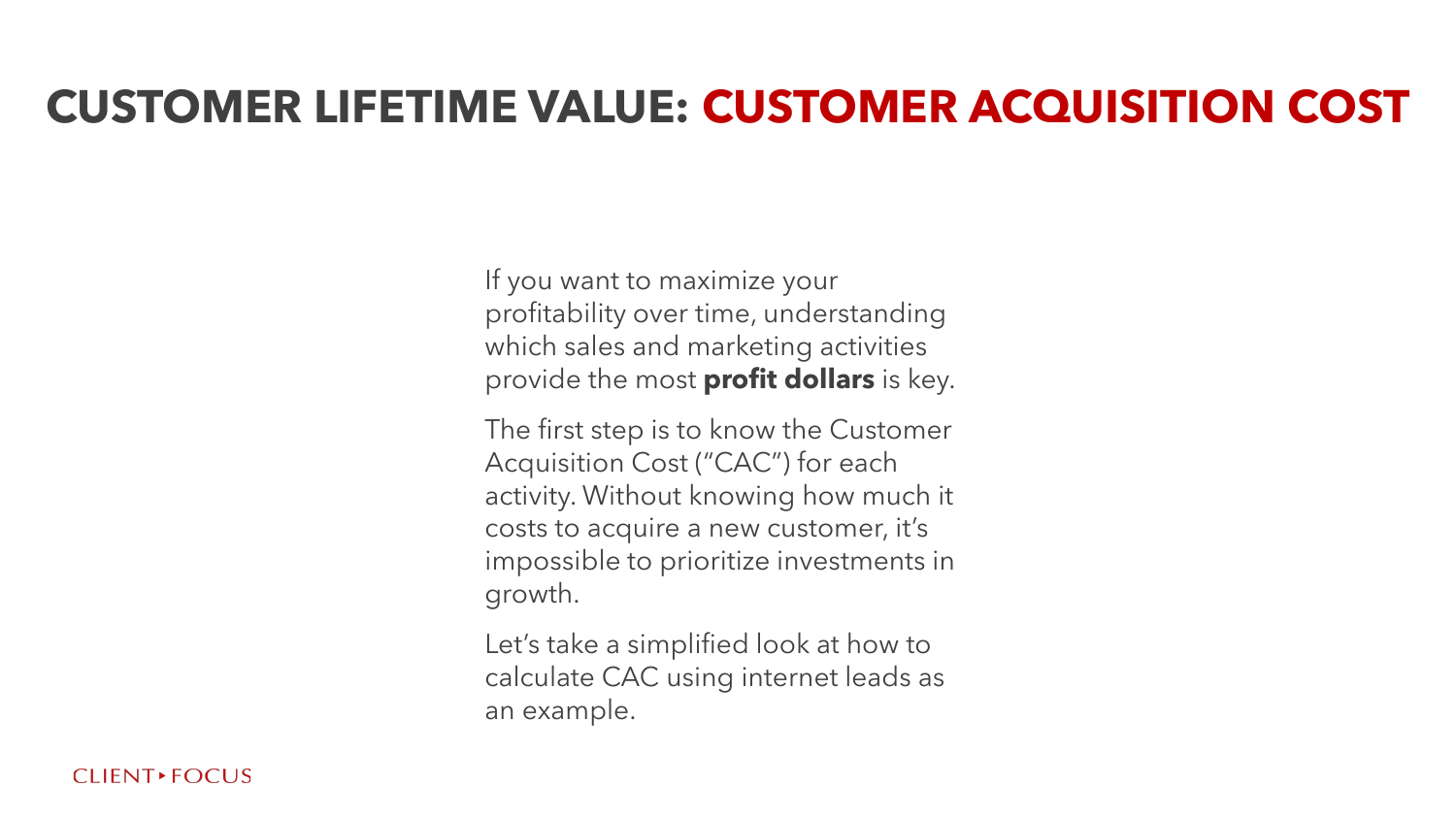# **The Scenario**

Suppose you buy 100 leads for \$500 and they play out like this:

- One full-time team member earning \$14/hour spends 75% of the month working the leads.
- She wins 10 new P&C customers with an average premium of \$1500.
- She earns average annualized commission of 4% on auto and fire (assuming auto commissions are based on 6-month premiums).

**How much does each new customer cost?**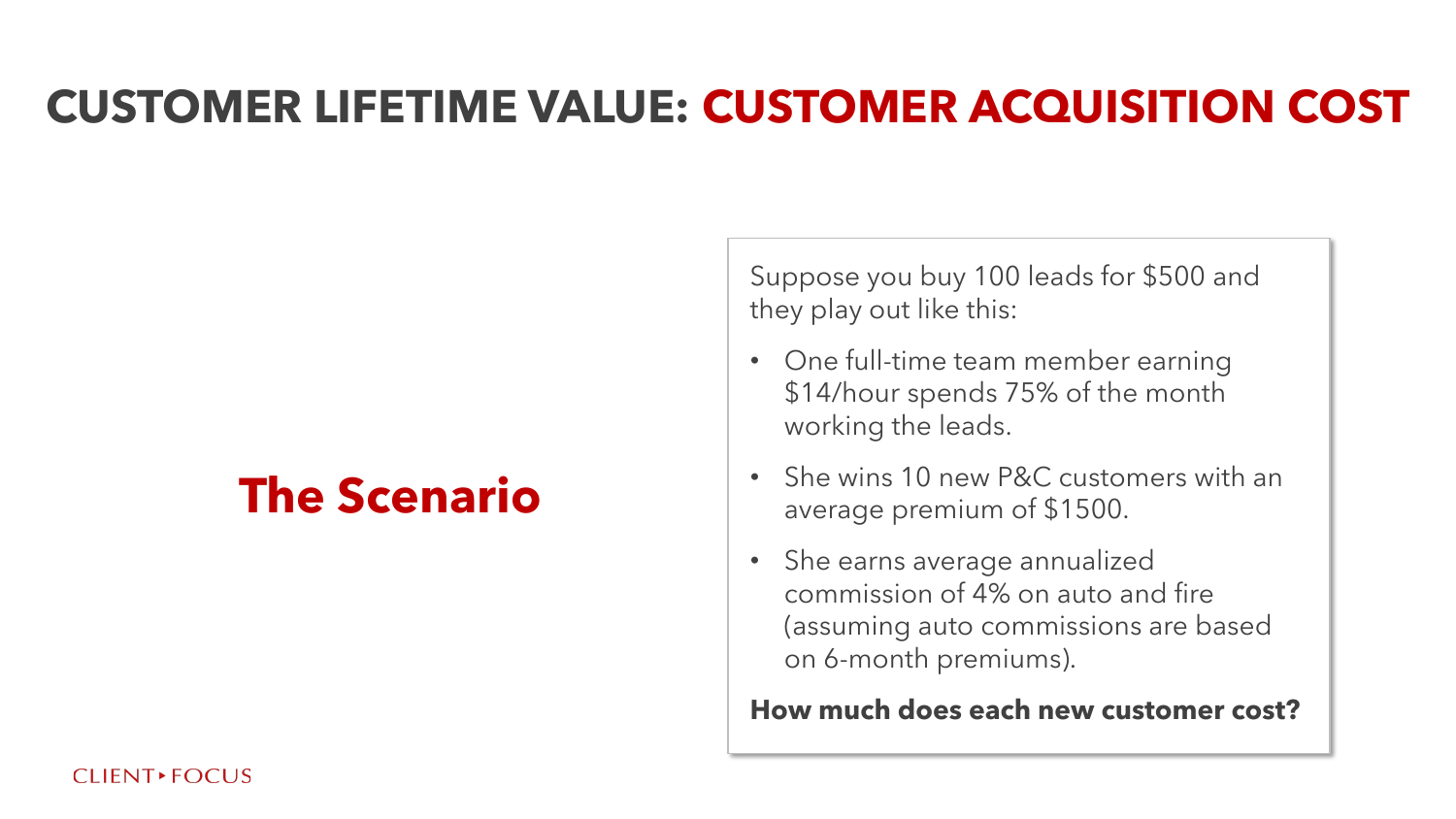#### **Step 1: Start with the cost of the leads.**

This is the easy part. You already know that the cost of your leads was \$500. We'll add other costs to this number to get the full cost of working with leads this month.

#### **LEAD COST: \$500**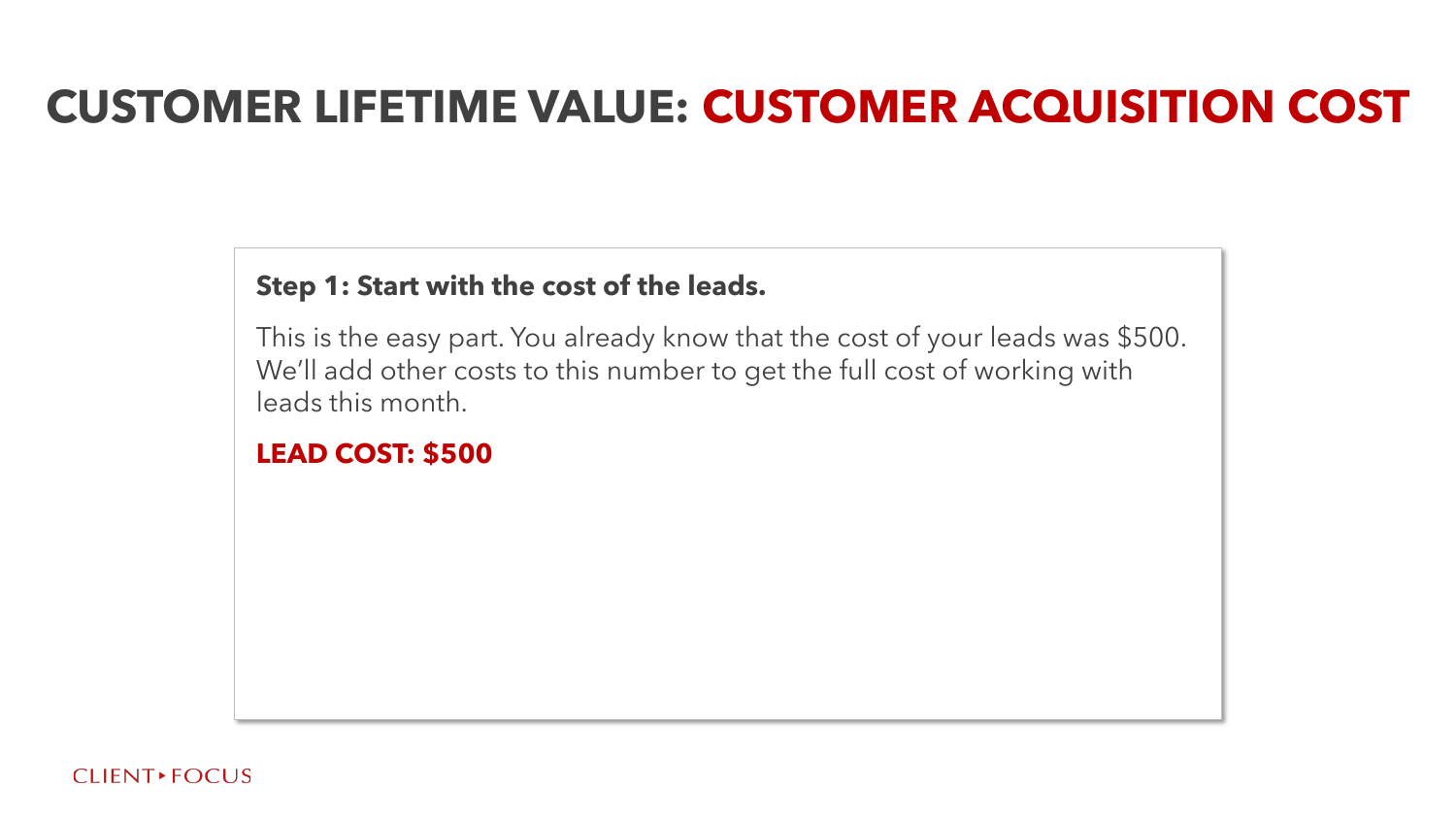#### **Step 2: Calculate the related labor cost.**

Remember your team member who makes \$14 per hour and spend 75% of her time on this activity this month? How many hours did she spend?

(Note that a full-time employee works **173.3 hours** in an average month because there are slightly more than 4 weeks.)

```
173.3 hours * 75% = 130 hours
```
Also, you pay a 25% payroll burden on top of her \$14/hour. So, her total cost for the month is:

```
$14 * 1.25 * 130 hours = $2275
```
**LABOR COST: \$2275**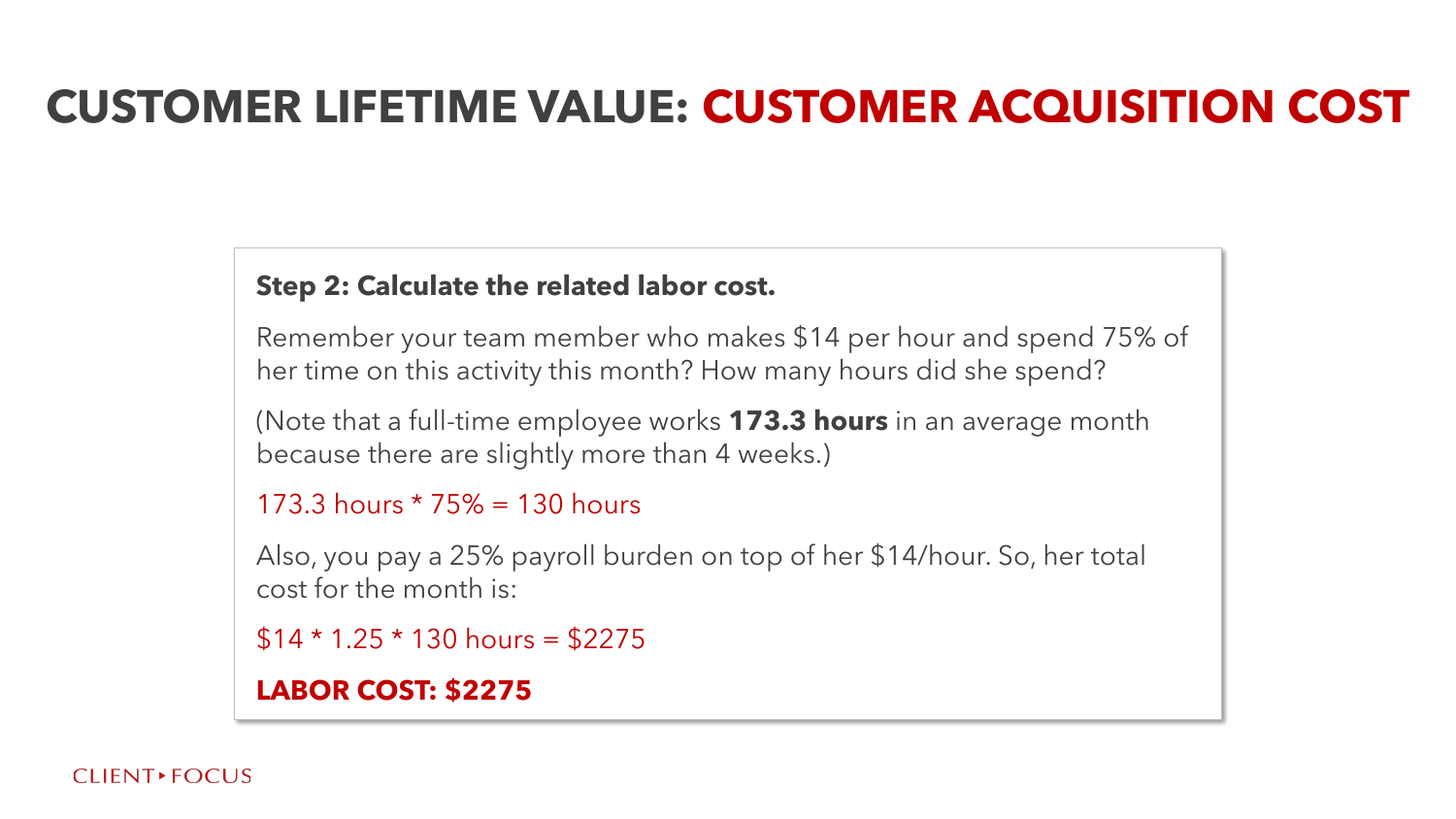#### **Step 3: Calculate commissions due.**

Your team member also gets a commission. It looks like this:

10 sales \* \$1500 premium \* 4% commission = \$600 **COMMISSIONS COST: \$600**

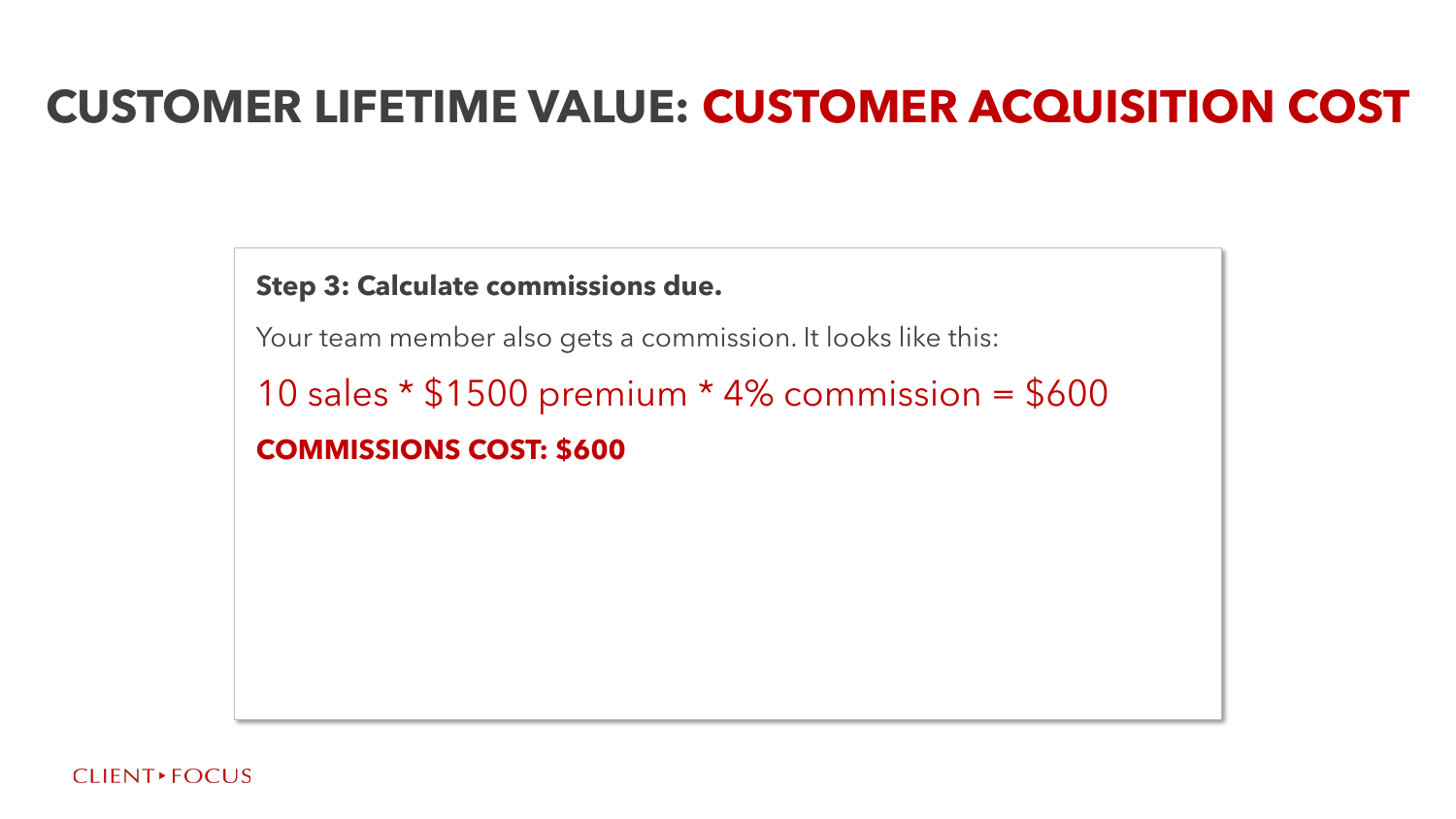#### **Step 3: Put it all together to get your CAC.**

First, add up all your costs:

*leads + labor + commission = total costs*

 $$500 + $2275 + $600 = $3375$ 

Next, divide the total cost by the number of customers you acquired:

\$3375 / 10 customers = \$337.50

#### **CAC is \$337.50**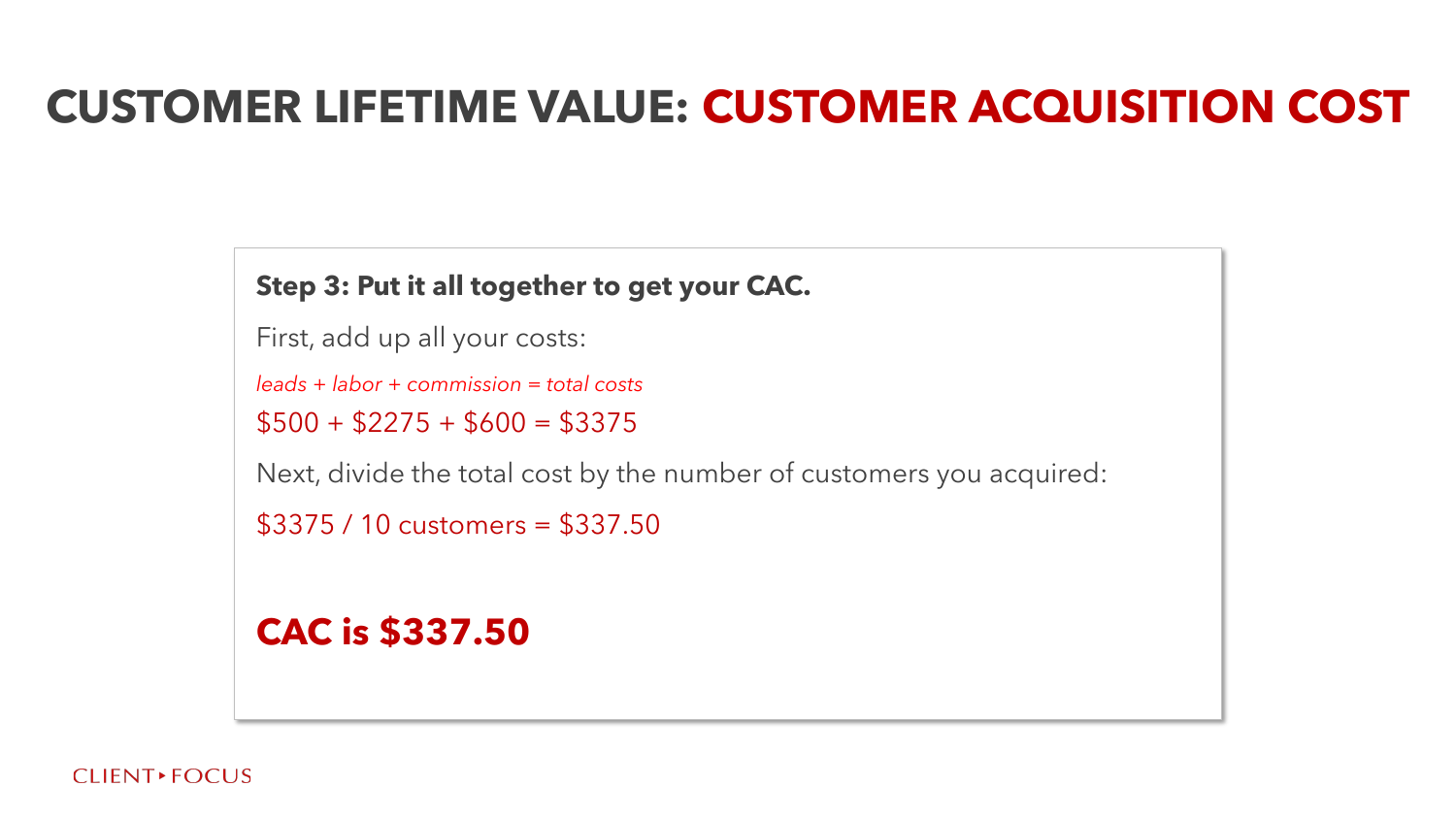## **The Conclusion**

In this scenario, acquiring a new customer via internet leads costs you **\$337.50**. You then have to ask three questions:

- 1. "How does this compare to my other business development activities and where should I prioritize my spend?"
- 2. "How long does it take me to break even (earn back my \$337.50)?"
- 3. "Once I earn back my \$337.50, How long do I keep this customer and how much CLV does that produce for my agency?"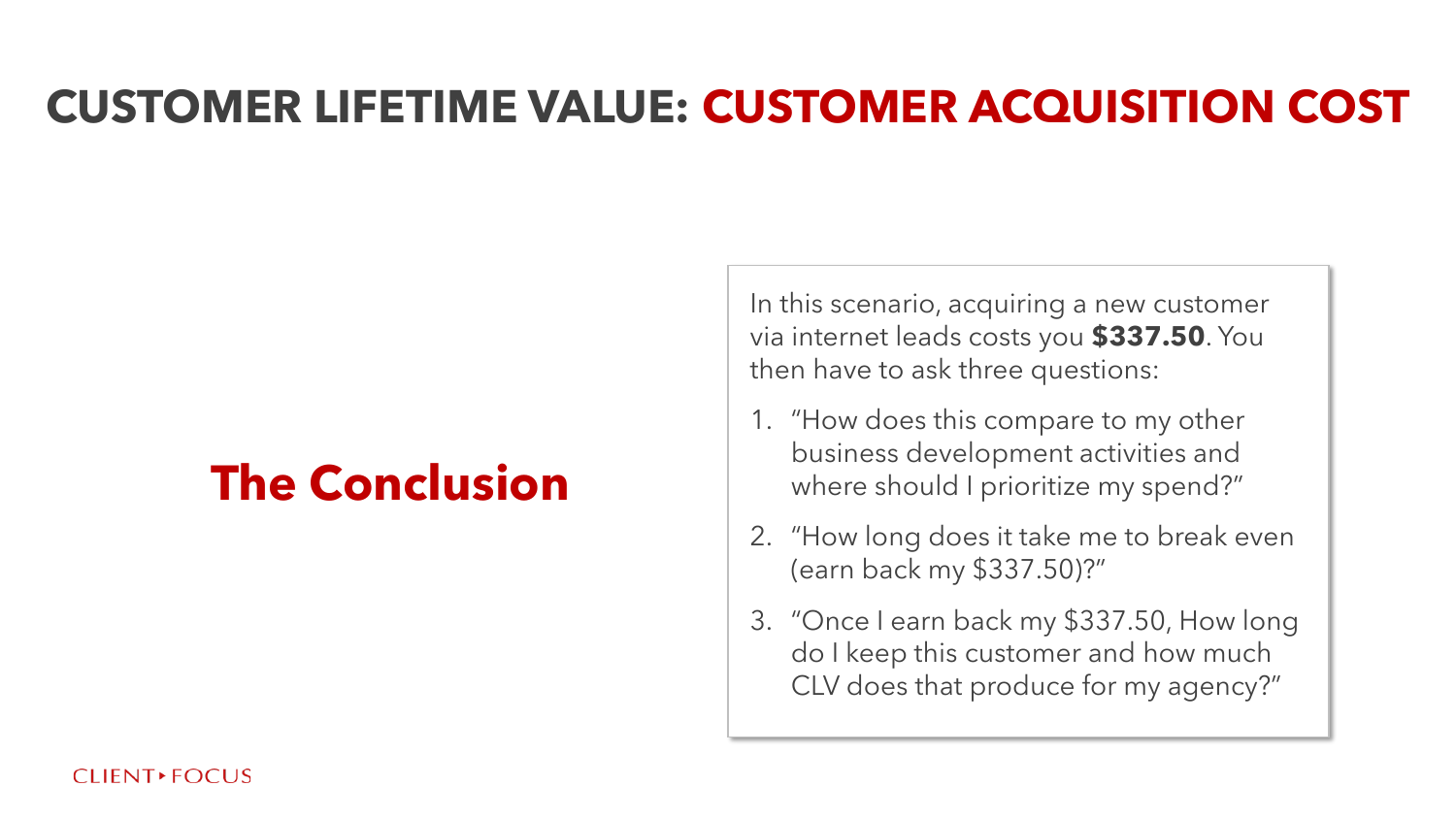## **NEXT STEPS CHECKLIST**

- ❑ Try calculating your CAC for various activities: internet leads, customer appointments, referrals, digital marketing, etc.
- ❑ Review the document about "Contribution Margin and Payback Period" to see how long it takes you to break even and start earning profit on given sales and marketing activity.
- ❑ Dig in deep to figure out which levers you can pull to reduce CAC or increase return on CAC:
	- Experiment with leads of varying price/quality. Lead cost was only 15% of total costs in this example (\$500 / \$3375). There's room to play.
	- Call every lead at least 3-4 times to improve reach rate.
	- Discover and meet more of each customer's needs.
	- Close more often.